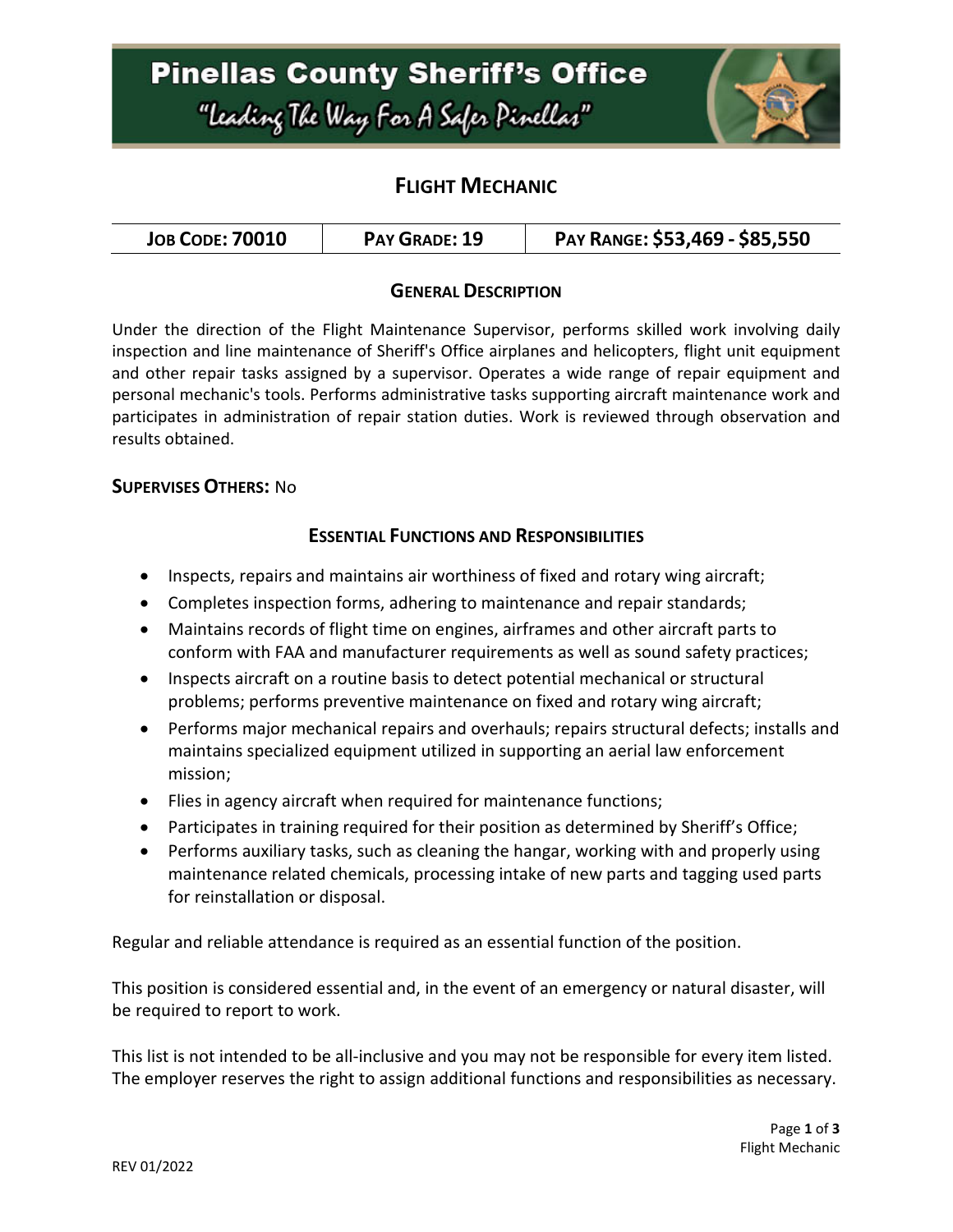**Pinellas County Sheriff's Office** "Leading The Way For A Safer Pinellar"



## **QUALIFICATIONS**

- High school graduation or equivalent diploma from an institution accredited by an accrediting body recognized by the U. S. Dept. of Education or licensed as a degree granting institution by the Commission for Independent Education AND
- Three (3) years of experience within the past six (6) years repairing rotorcraft; OR
- Three (3) years of experience repairing aircraft and/or factory training in the Airbus AS350 series
- Must hold a valid FAA Aircraft Mechanic License, with both Airframe & Powerplant ratings, that is current, per 14 CFR 65.83
- Must have ample personal mechanic's tools required in aircraft and airframe maintenance and repair
- Must possess a valid Florida driver's license or have the ability to obtain one within 30 days after start of employment.

## **PREFERRED QUALIFICATIONS**

Preference will be given to applicants with the following qualifications:

- Experience repairing aircraft and/or factory training or military equivalency training in at least one of the same make and model of airframes and engines being operated by the Sheriff's Office, which include the Airbus AS350 series and Cessna 208 Caravan series
- An Inspection Authorization (IA) certification
- Avionics certification or experience, including the MX-10 camera or Trakka searchlight systems
- Experience working in a FAA Part 145 Repair Station
- Experience with software used by the Sheriff's Office, including Digital Airware and CESCOM/CAMP Systems
- Safety Management Systems training
- Experience driving a forklift
- Airframe metal and composite corrosion repair